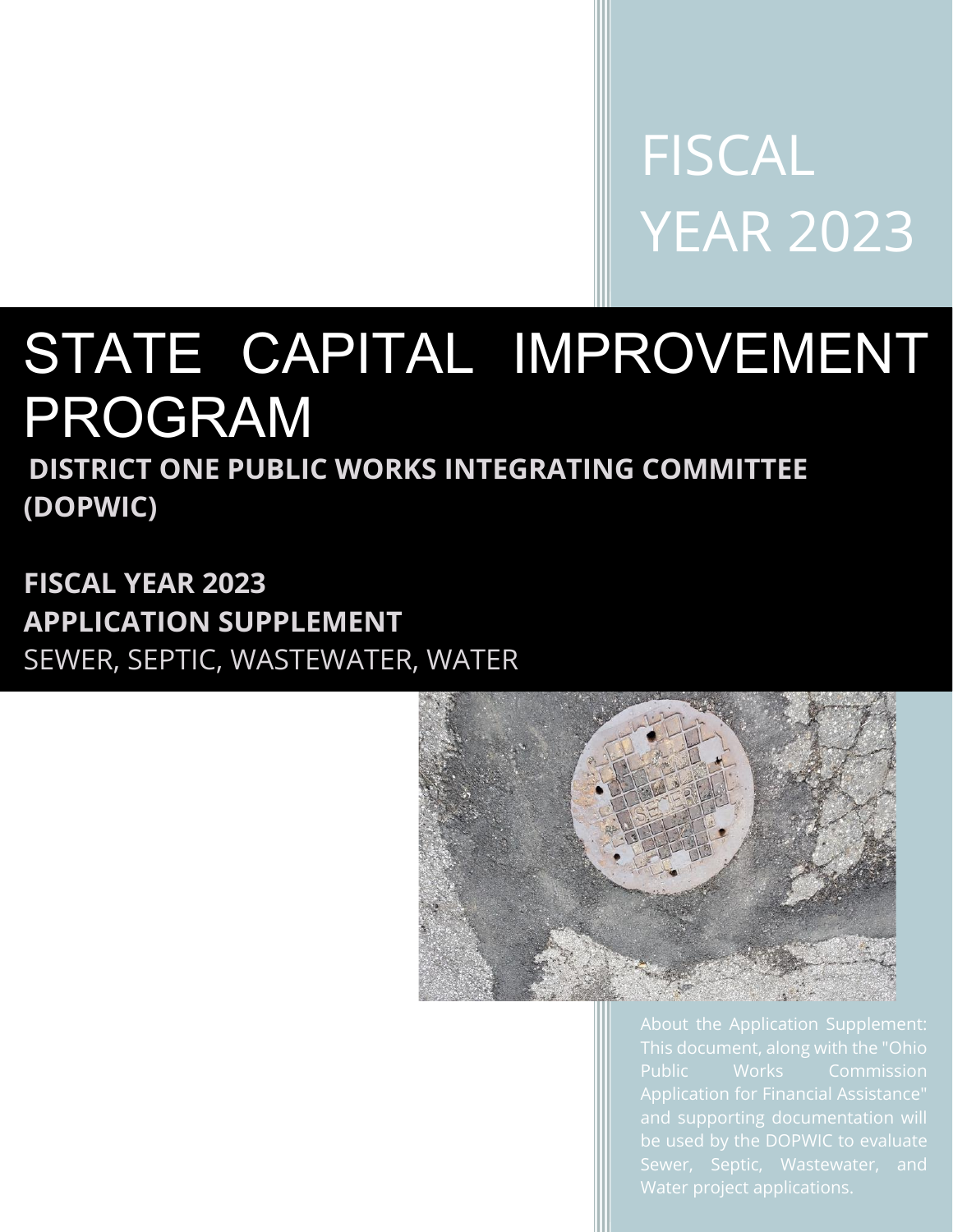### **PRIMARY INFRASTRUCTURE PROJECT**

If there are coordinated infrastructure components to the project, such as a replacement of the sanitary and storm sewers that will also require a road rehabilitation, determine the primary infrastructure component based on why the project is being completed.

**\*Note:** This criteria should not be confused with *Project Type* identified in the OPWC application, which is based on highest financial component.

#### **Indicate the Primary Infrastructure Project (Check Only One):**

| <b>PRIMARY INFRASTRUCTURE</b><br><b>PROJECT</b> |  |
|-------------------------------------------------|--|
| <b>WATER SUPPLY</b>                             |  |
| <b>WASTEWATER</b>                               |  |
| <b>STORMWATER</b>                               |  |

**Indicate any additional infrastructure components to be repaired (Check all that apply)**

| <b>SECONDARY INFRASTRUCTURE</b><br><b>COMPONENTS</b> |  |
|------------------------------------------------------|--|
| <b>BRIDGE</b>                                        |  |
| <b>CULVERT</b>                                       |  |
| <b>ROAD</b>                                          |  |
| <b>WATER SUPPLY</b>                                  |  |
| <b>WASTEWATER</b>                                    |  |
| <b>STORMWATER</b>                                    |  |

Provide a brief description of the work for secondary infrastructure components.

**Applicants must submit one (1) DOPWIC Application Supplement based on the Primary Infrastructure Project.**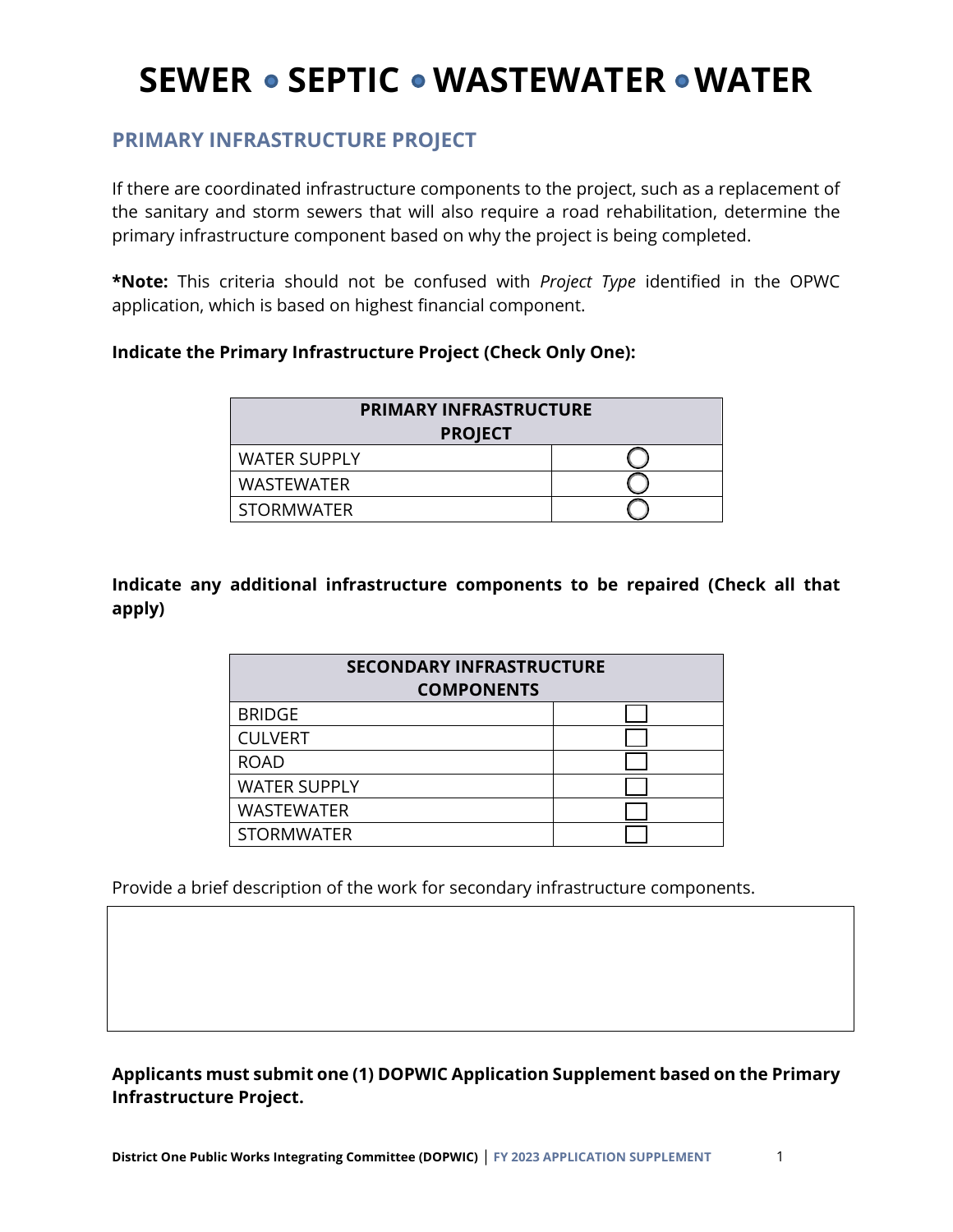### **PROJECT DESCRIPTION**

**Project Name**: \_\_\_\_\_\_\_\_\_\_\_\_\_\_\_\_\_\_\_\_\_\_\_\_\_\_\_\_\_\_\_\_\_\_\_\_\_\_\_\_\_\_\_\_\_\_\_\_\_\_\_\_\_\_\_\_\_\_\_\_\_\_\_\_\_\_\_\_\_\_\_\_\_

**Project Location(s) and Limits:** 

| <b>ROAD SEGMENT OR ADDRESS</b> | <b>FROM</b> | <b>TO</b> |
|--------------------------------|-------------|-----------|
|                                |             |           |
|                                |             |           |
|                                |             |           |
|                                |             |           |
|                                |             |           |
|                                |             |           |
|                                |             |           |
|                                |             |           |
|                                |             |           |
|                                |             |           |

If there are additional locations, please add another page with locations and limits.

For Multi-Jurisdictional Projects, in which more than one subdivision will receive SCIP/LTIP funds, list the municipalities participating in the project and the percentage of the project by cost.

| <b>MUNCIPALITY</b> | <b>PERCENTAGE OF</b><br><b>PROJECT</b> |
|--------------------|----------------------------------------|
|                    |                                        |
|                    |                                        |
|                    |                                        |
|                    |                                        |

Applicants must provide a cooperative agreement or letter of intent from the collaborating subdivisions that the required cooperative agreements indicating a subdivision's financial participation will be submitted before February 15, 2022.

See the OPWC website at **[https://www.pwc.ohio.gov/Programs/Infrastructure-](https://www.pwc.ohio.gov/Programs/Infrastructure-Programs/Infrastructure-Application)[Programs/Infrastructure-Application](https://www.pwc.ohio.gov/Programs/Infrastructure-Programs/Infrastructure-Application)** for the link to the template for cooperative agreements.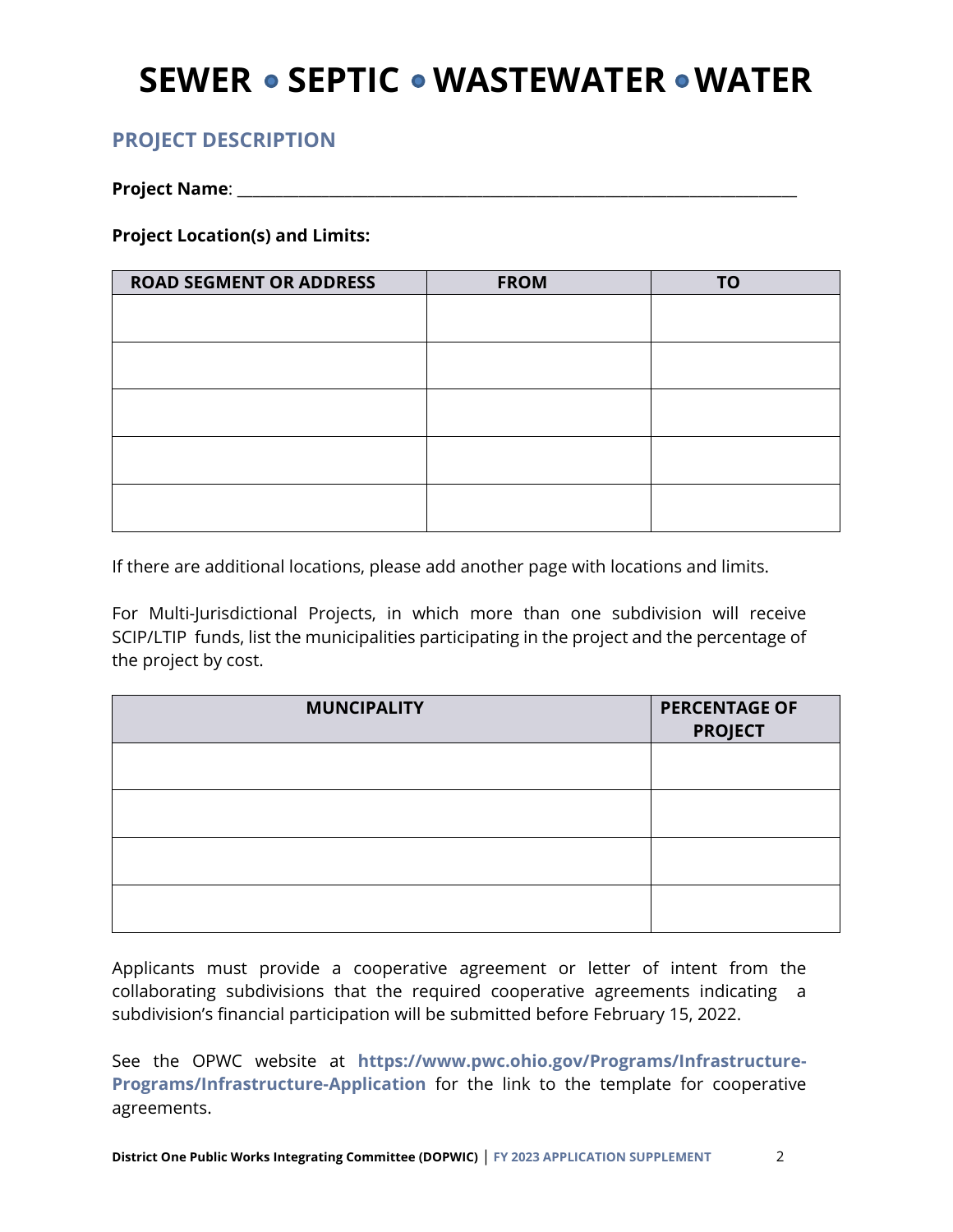**Existing Condition:** Describe the existing infrastructure that is proposed to be modified and the reason the infrastructure requires changes

**Proposed Changes:** Explain changes in terms of the amount of right-of-way, the number or width of lanes, traffic control devices, street lighting, type or size of drainage, type or size of potable water services, type or size of sanitary sewer service. Describe how the proposed infrastructure changes will eliminate the problems caused by the existing infrastructure.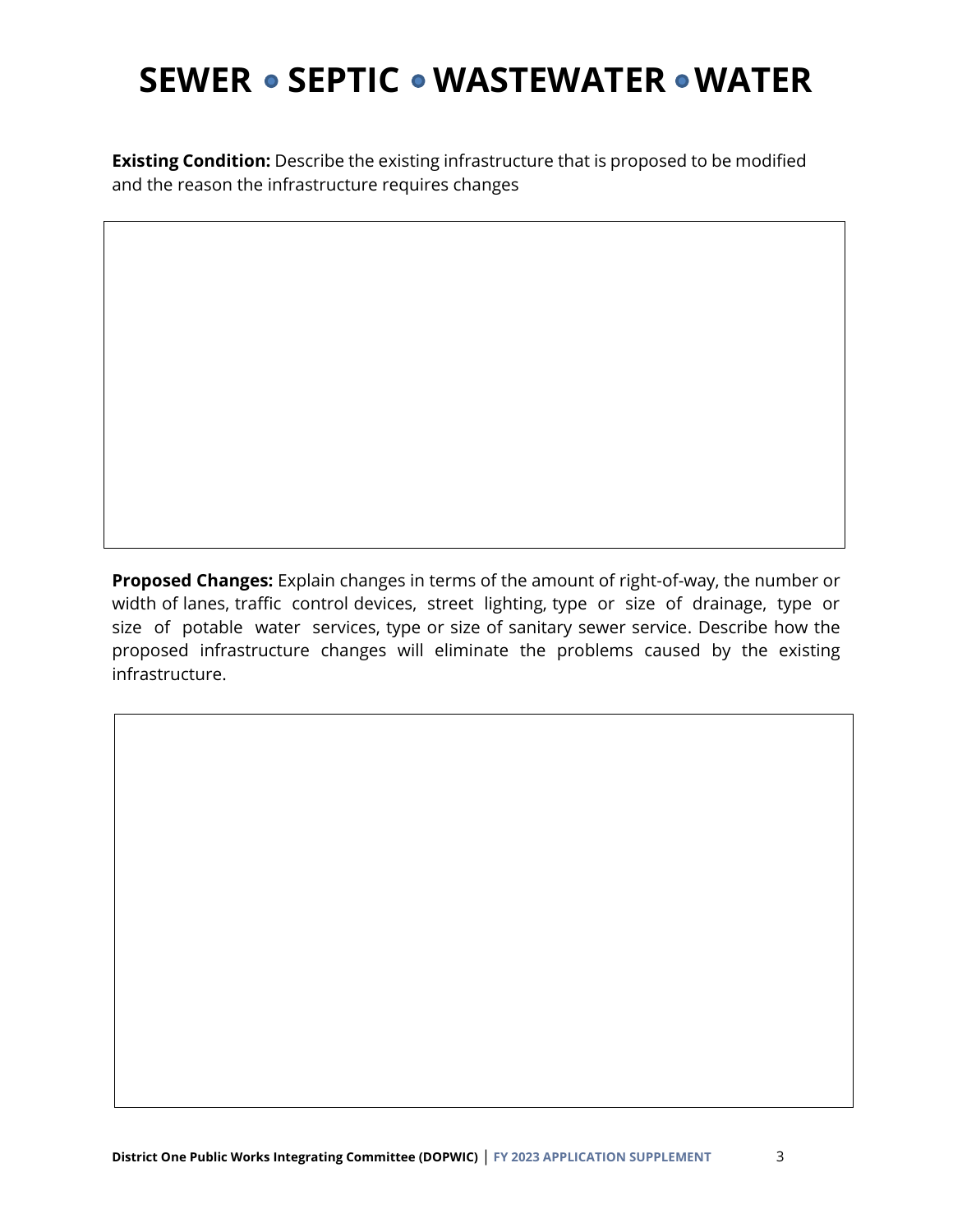#### **Engineer's Plan Status Certification**

Project Name:

| Item |                                              | Necessary<br>for project? | <b>Status</b> | Completion<br>Date |
|------|----------------------------------------------|---------------------------|---------------|--------------------|
|      | Met Completion dates for Items $A - C$       |                           |               |                    |
| A    | Surveying                                    | N/A                       |               |                    |
| B    | R/W Acquisition Identified                   | N/A                       |               |                    |
| C    | Preliminary Design                           | N/A                       |               |                    |
|      | Met Completion dates for Items A - H         |                           |               |                    |
| D    | <b>Final Construction Plans</b>              | N/A                       |               |                    |
| E    | Permit to Install Issued                     | N/A                       |               |                    |
| F    | <b>NPDES Issued</b>                          | N/A                       |               |                    |
| G    | <b>Other Permits Issued</b>                  | N/A                       |               |                    |
| H    | Executed Right of Way<br>Option or Agreement | N/A<br>Υ                  |               |                    |

I hereby certify that the information above is true and correct to the best of my knowledge and belief.

Engineer's Printed Name

Engineer's Signature

Engineer's Stamp/Seal

**Date**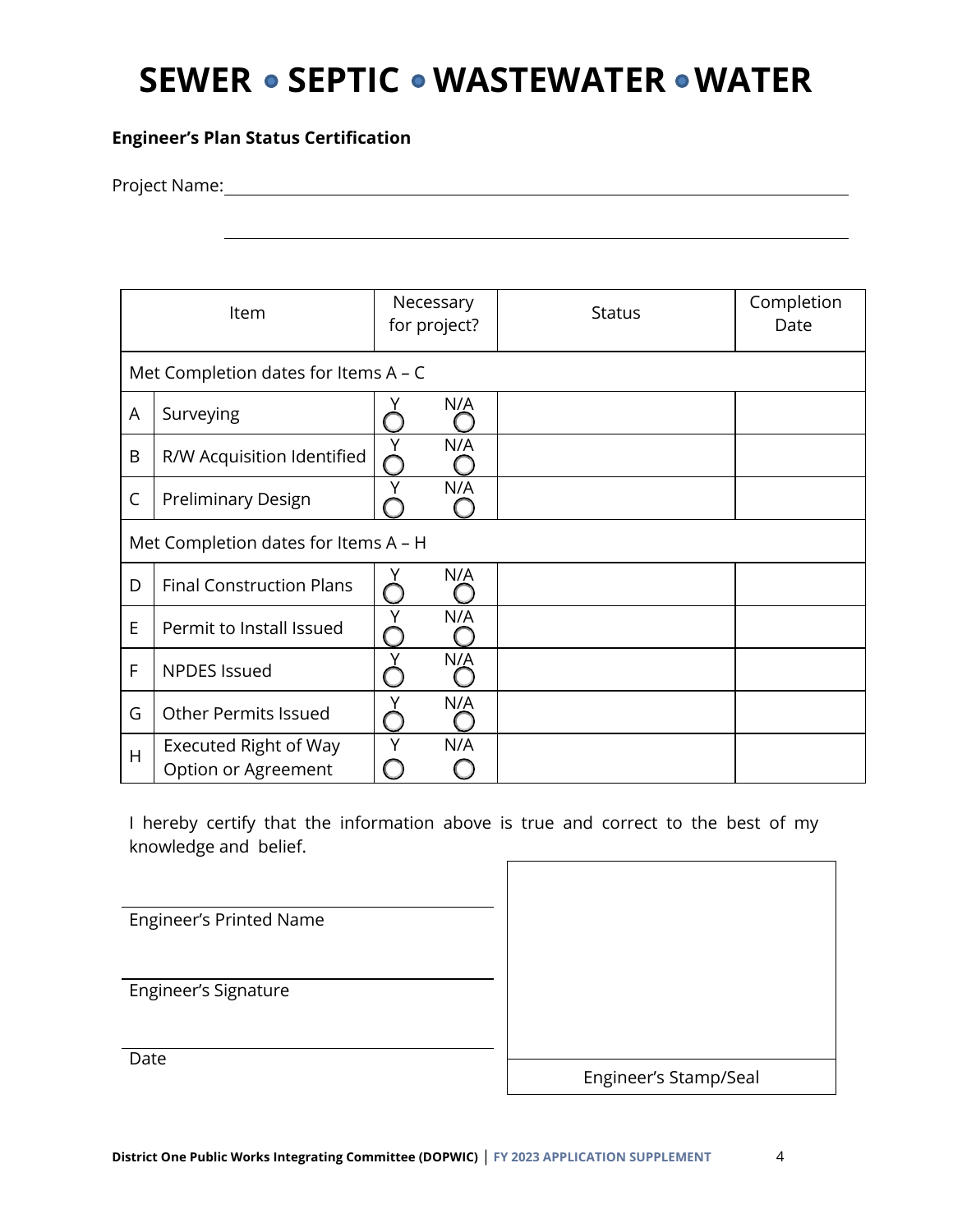### **USERS –** *MAXIMUM 10 POINTS*

What is the impact on the households, businesses, and/or the environment? Refer to Application Supplement Instructions: Users, on page 12, in the FY 2023 Applicant Manual for more Information.

| <b>NUMBER OF DIRECT USERS</b> |                           |                              |                     |
|-------------------------------|---------------------------|------------------------------|---------------------|
| <b>COMPONENT(S)</b>           | # OF<br><b>HOUSEHOLDS</b> | <b>REPORT</b><br><b>YEAR</b> | <b>COUNT SOURCE</b> |
|                               |                           |                              |                     |
|                               |                           |                              |                     |
|                               |                           |                              |                     |
|                               |                           |                              |                     |
|                               |                           |                              |                     |

| <b>NUMBER OF INDIRECT USERS</b> |                   |              |                     |
|---------------------------------|-------------------|--------------|---------------------|
| <b>COMPONENT(S)</b>             | <b>COUNT TYPE</b> | <b>COUNT</b> | <b>COUNT SOURCE</b> |
|                                 |                   |              |                     |
|                                 |                   |              |                     |
|                                 |                   |              |                     |
|                                 |                   |              |                     |
|                                 |                   |              |                     |
|                                 |                   |              |                     |

### **INFRASTRUCTURE AGE –** *MAXIMUM 17 POINTS*

Depending on the infrastructure and related life expectancy, points will be determined for the Primary Infrastructure Project based on the year of original construction year or the last major improvement. Refer to Infrastructure Age, on page 13, of the FY 2023 Applicant Manual for more information.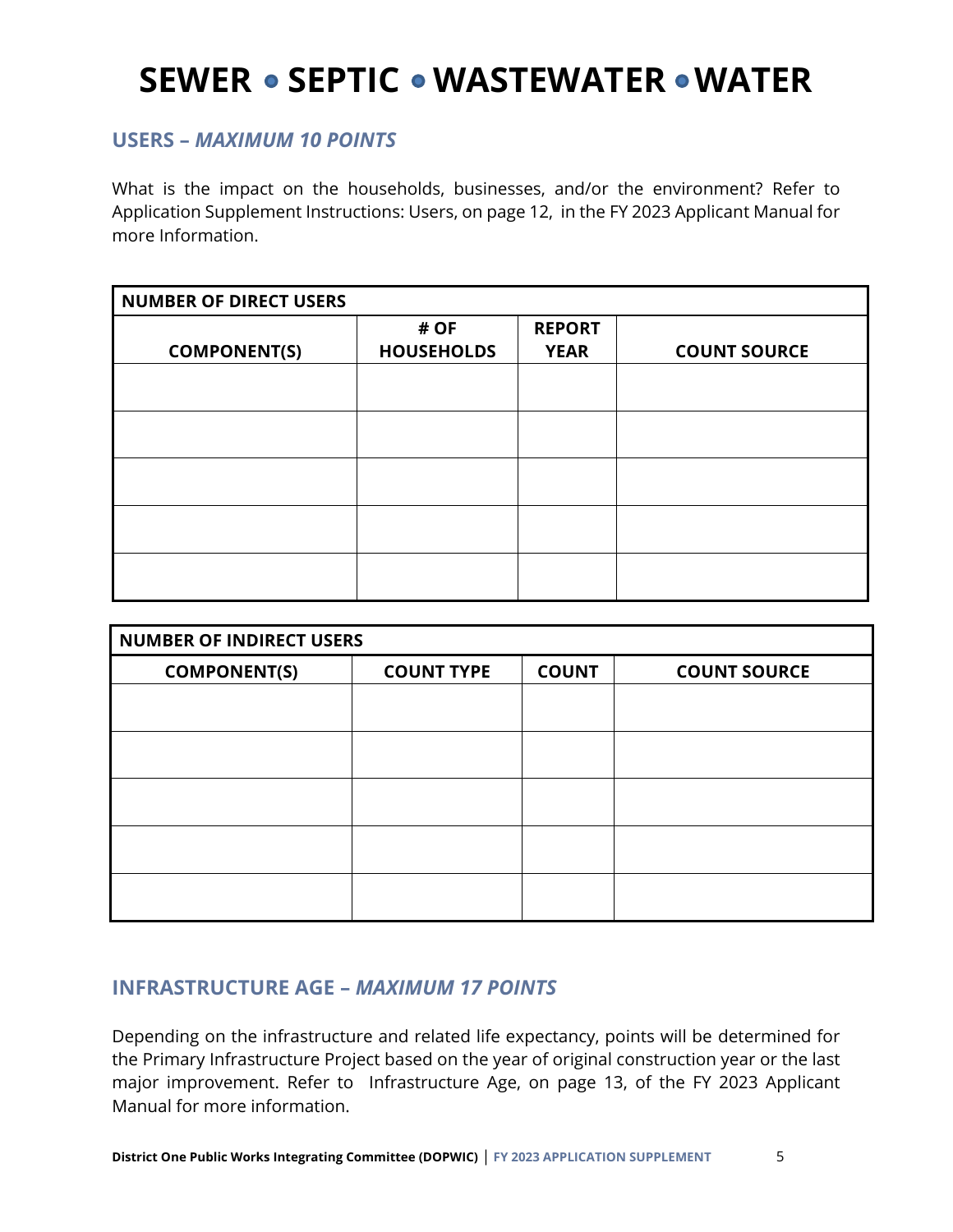| <b>COMPONENT(S)</b> | <b>YEAR</b><br><b>BUILT</b> | <b>YEAR LAST MAJOR</b><br><b>IMPROVEMENT</b> | <b>TYPE OF</b><br><b>IMPROVEMENT</b> |
|---------------------|-----------------------------|----------------------------------------------|--------------------------------------|
|                     |                             |                                              |                                      |
|                     |                             |                                              |                                      |
|                     |                             |                                              |                                      |
|                     |                             |                                              |                                      |
|                     |                             |                                              |                                      |

### **INFRASTRUCTURE CONDITION –** *MAXIMUM 45 POINTS*

The condition is based on the amount of deterioration that is documented by the applicant, field verified by the staff, and only in the defined project limits. See Infrastructure Condition, on page 14, in the FY 2023 Applicant Manual for more Information.

| THE STRUCTURE.             | CHECK THE BOX THAT MOST ACCURATELY REFLECTS THE CURRENT CONDITION OF                                                                                                       |
|----------------------------|----------------------------------------------------------------------------------------------------------------------------------------------------------------------------|
| Closed Or<br>Not Operating | The condition is unusable, dangerous and unsafe. The primary<br>components have failed.                                                                                    |
| Imminent<br>Failure        | The infrastructure is functioning at seriously diminished capacity and<br>imminent failure is anticipated. Major repair or replacement is<br>needed to maintain integrity. |
| Critical                   | The infrastructure is functioning at diminished capacity. Repair or<br>replacement is needed to maintain integrity.                                                        |
| Poor                       | Partial reconstruction/extensive rehabilitation is needed to maintain<br>integrity.                                                                                        |
| Fair                       | Minor deficiencies exist requiring repair to continue to function as<br>originally intended                                                                                |
| Good                       | Routine maintenance and periodic repairs required to maintain<br>integrity.                                                                                                |
| <b>New</b>                 | The condition is new, or requires no repair. Or, no supporting<br>documentation has been submitted.                                                                        |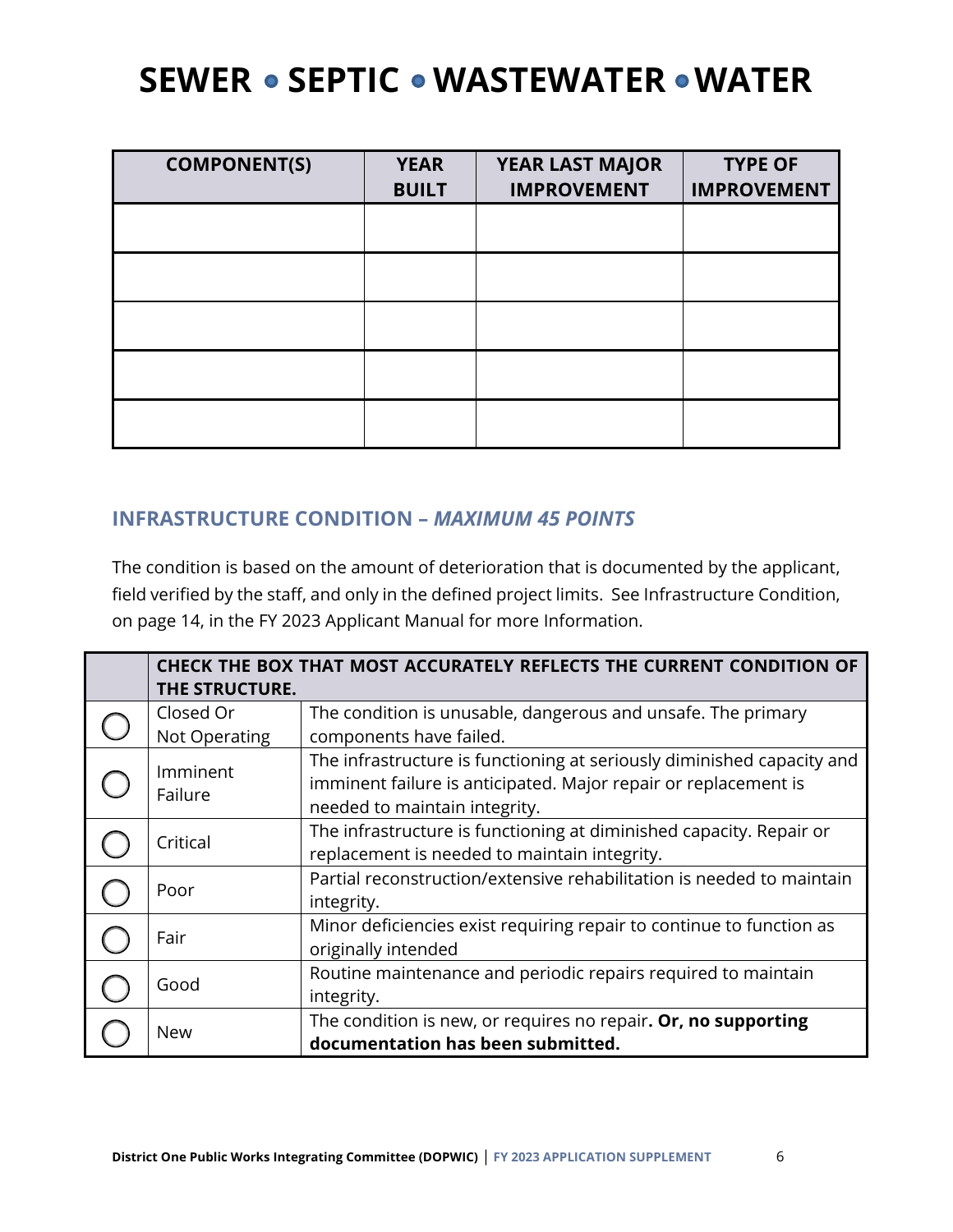**Condition Rating:** Provide field verified and documented conditions as indicated. See page 15 in the Applicant Manual for eligible documentation.

| PRIMARY INFRASTRUCTURE<br><b>COMPONENTS</b> | <b>CONDITION</b><br><b>DOCUMENTS</b> | <b>RATING</b> | <b>SOURCE</b> |
|---------------------------------------------|--------------------------------------|---------------|---------------|
|                                             |                                      |               |               |
|                                             |                                      |               |               |
|                                             |                                      |               |               |
|                                             |                                      |               |               |
|                                             |                                      |               |               |

#### **1. Describe the Structural Deficiency**

Provide the Five (5) Year Breakrate as described on page 15 of the Application Manual for water projects.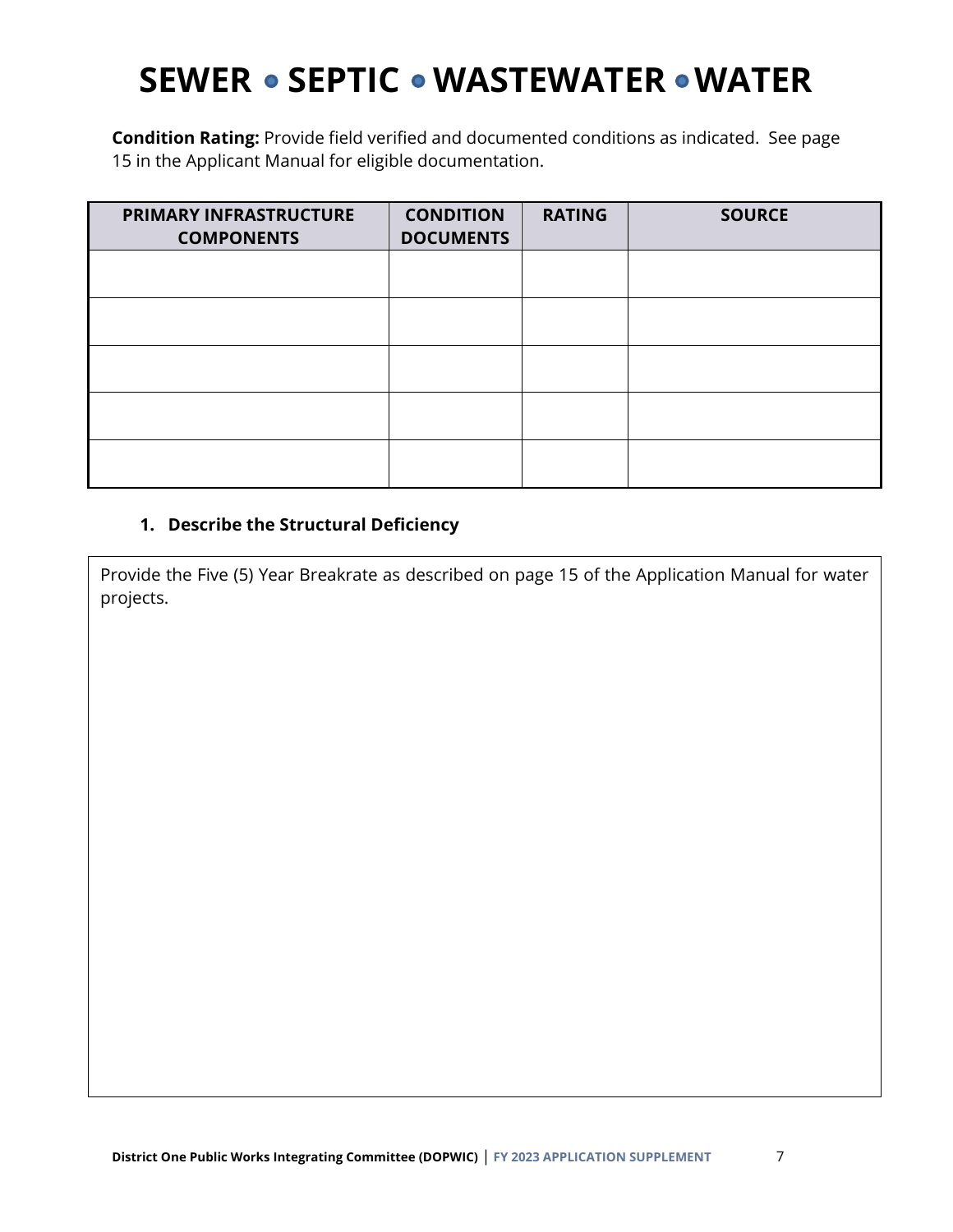### **HEALTH AND SAFETY –** *MAXIMUM 55 POINTS*

If the infrastructure is believed to cause an unsafe or unhealthy situation, it is necessary to describe the settings. Stating that the situation is unsafe or unhealthy without offering any supporting evidence or rationale is not sufficient.

What is the health and safety situation that is being caused by the current infrastructure? Describe the frequency and magnitude of the problem. Refer to Application Supplement Instructions: Health and Safety, on page 15, in the FY 2023 Applicant Manual for more Information.

Provide evidence and documentation of combined sewer overflows or illicit discharges of contaminated water, non-point source pollution from sewer overflows or septic systems, breaks of sewer and/or waterlines, etc specific to the project area. The information, provided by a public official or consultant qualified to make this assessment, must be included. All documents must contain the source material and the name and contact information of the preparer.

For water main projects, the City of Cleveland's Water Department (CWD) will provide technical support in evaluating the health and safety criteria based on the criteria for their Suburban Water Main Renewal program. Please include a CWD Review Form along with your supporting documentation.

#### **The health and/or safety situation and its frequency and/or magnitude:**

Describe the health and safety situation that is being caused by the current infrastructure. Summarize the frequency and magnitude of the problem(s) on the following pages.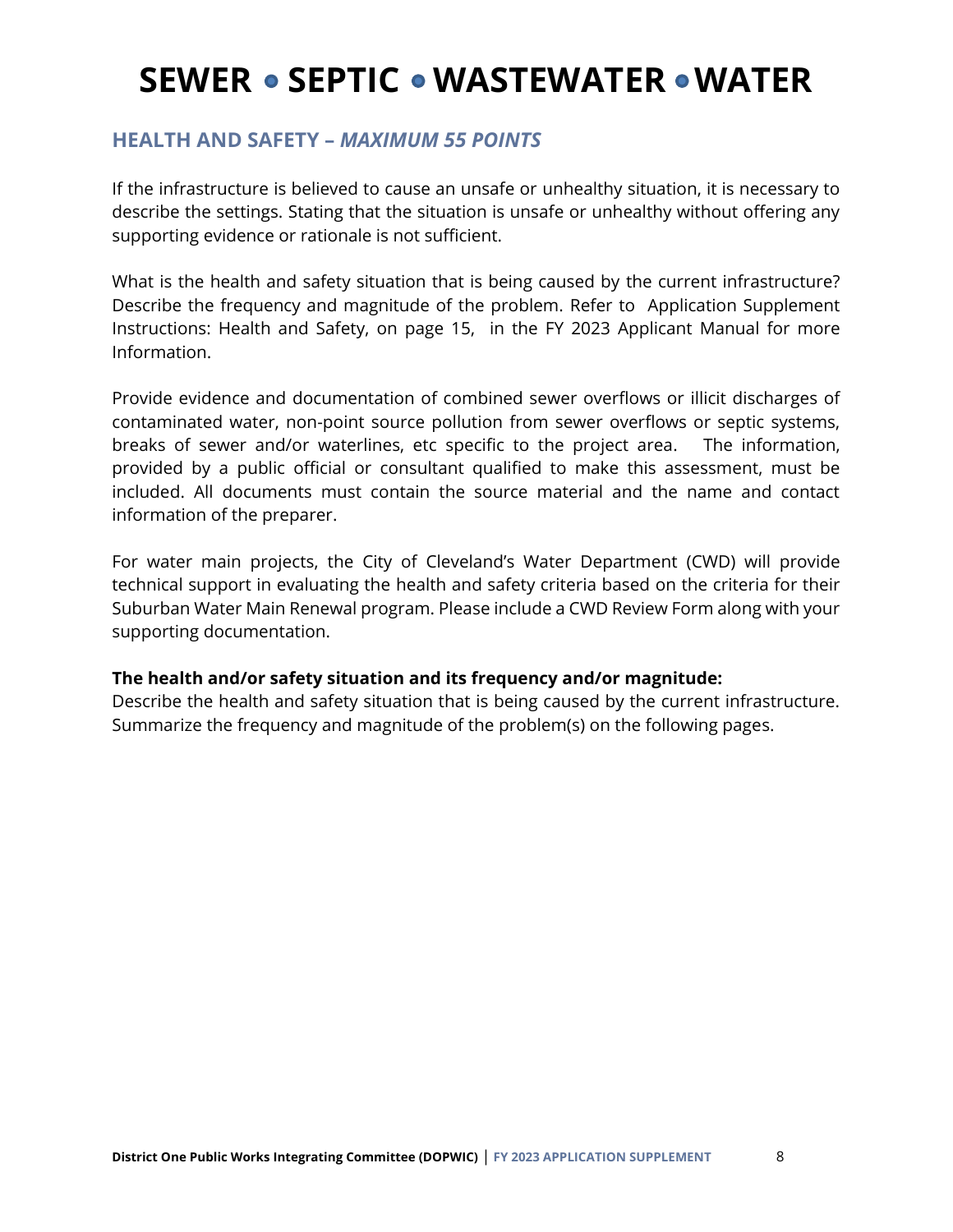#### **CHECK THE BOX THAT MOST ACCURATELY REFLECTS THE FREQUENCY AND MAGNITUDE OF THE HEALTH AND SAFETY SITUATION.**

| Continuous<br>with Severe<br>Factors   | Ongoing documented health and safety problems with<br>multiple critical factors, or the nature of the problem warrants<br>additional consideration and the the project will greatly reduce<br>or eliminate the health and safety risks.                                          |
|----------------------------------------|----------------------------------------------------------------------------------------------------------------------------------------------------------------------------------------------------------------------------------------------------------------------------------|
| Continuous                             | Ongoing documented health and safety problems, and the<br>project will greatly reduce or eliminate the health and<br>safety risks.                                                                                                                                               |
| Intermittent<br>with Severe<br>Factors | Intermittent documented health and safety problems with<br>critical factors, or the nature of the problem warrants<br>additional consideration, and/or the project will improve the<br>infrastructure condition but does not reduce or eliminate the<br>health and safety risks. |
| Intermittent                           | Intermittent documented health and safety problems, and/or<br>the project will improve the infrastructure condition but does<br>not reduce or eliminate the health and safety risks.                                                                                             |
| Minor/Potential<br>Problem             | Minimal or insignificant documentation provided or the project<br>has been submitted to avoid a potential problem.                                                                                                                                                               |
| Preventitive<br>Measures               | Insufficient documentation provided or the project has been<br>submitted to avoid a potential problem                                                                                                                                                                            |
|                                        | Application does not indicate a health or Safety problem                                                                                                                                                                                                                         |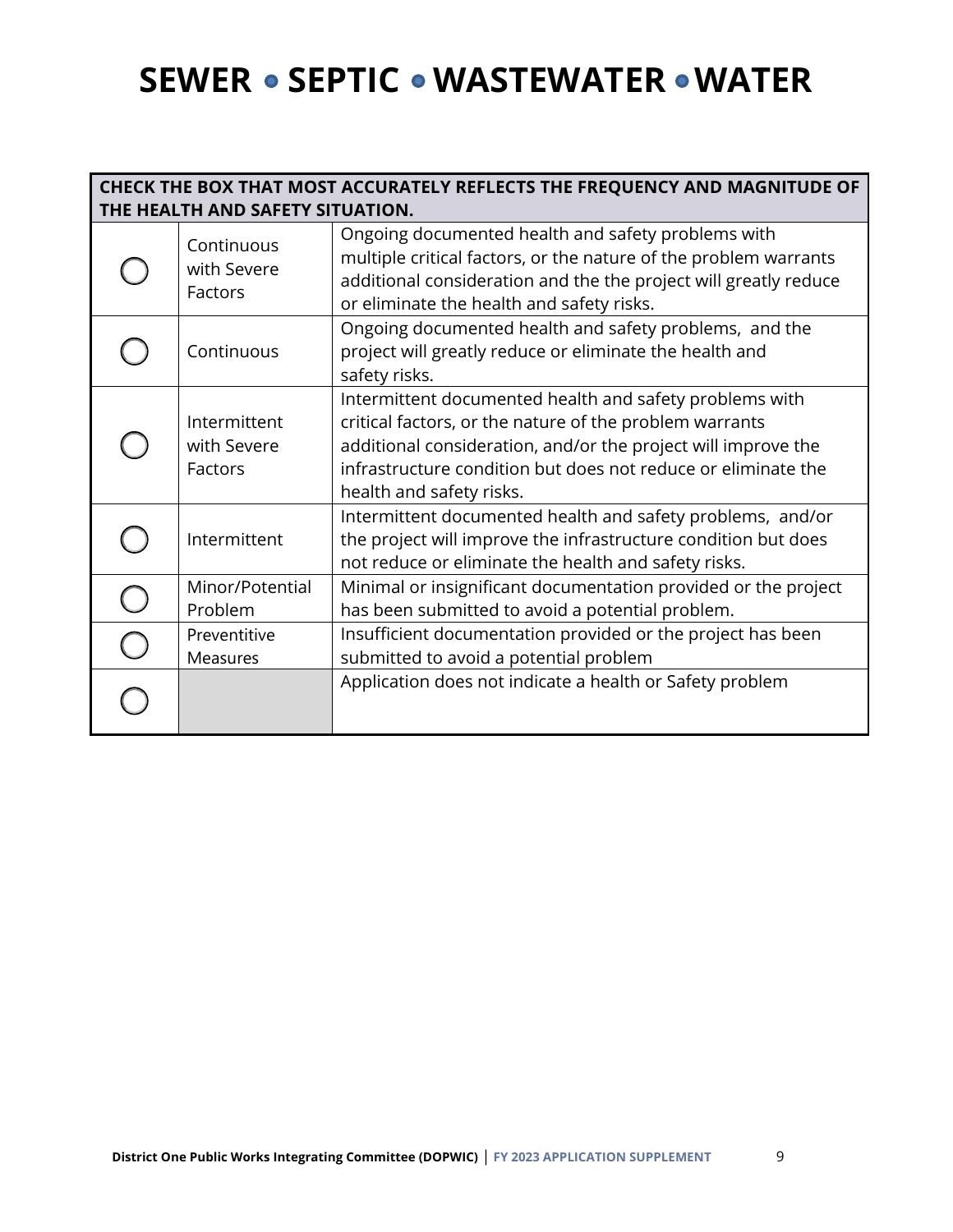| INDICATE AND BRIEFLY DESCRIBE THE HEALTH AND SAFETY DEFICIENCIES OF THE PROJECT. CHECK<br>ALL THAT APPLY. |
|-----------------------------------------------------------------------------------------------------------|
| Findings/Orders/Mandates Citing Deficiences or Violations                                                 |
| Flooding with Structural and/or Property Damage                                                           |
| Undersized Structures or Structural Breaks                                                                |
| <b>Service Capacity Issues</b>                                                                            |
| Combined Overflows or Illicit Discharge of Contaminated Water                                             |
| Deficient Fireflow, Fire Hazards and/or Boil Alerts Due to Inadequate Flow or Pressure                    |
| <b>Water Quality Issues</b>                                                                               |
| <b>Lead Connections</b>                                                                                   |
| Other                                                                                                     |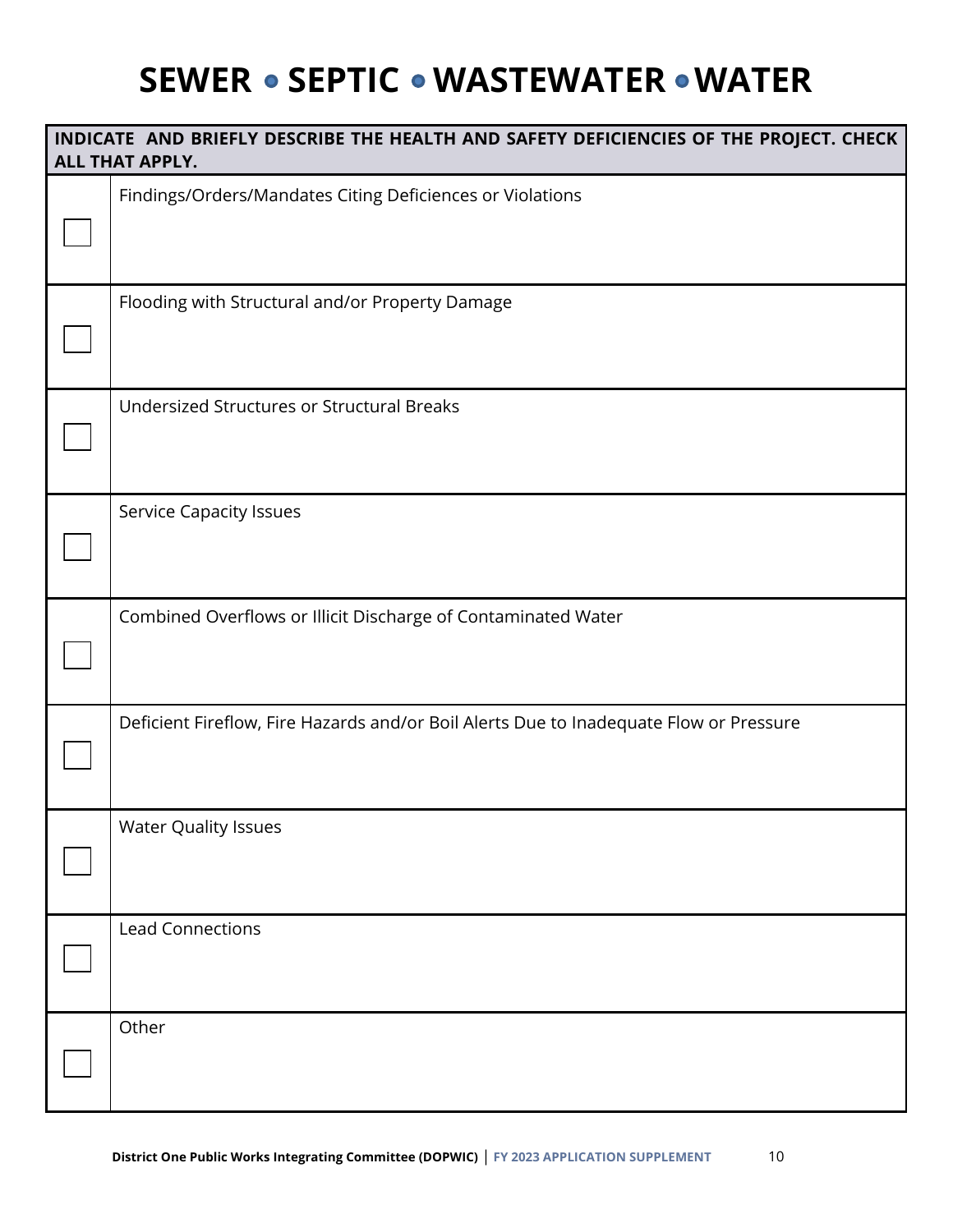**1. Describe the Health and Safety Deficiencies and provide information that the health and safety issue will be reduced by the proposed project:**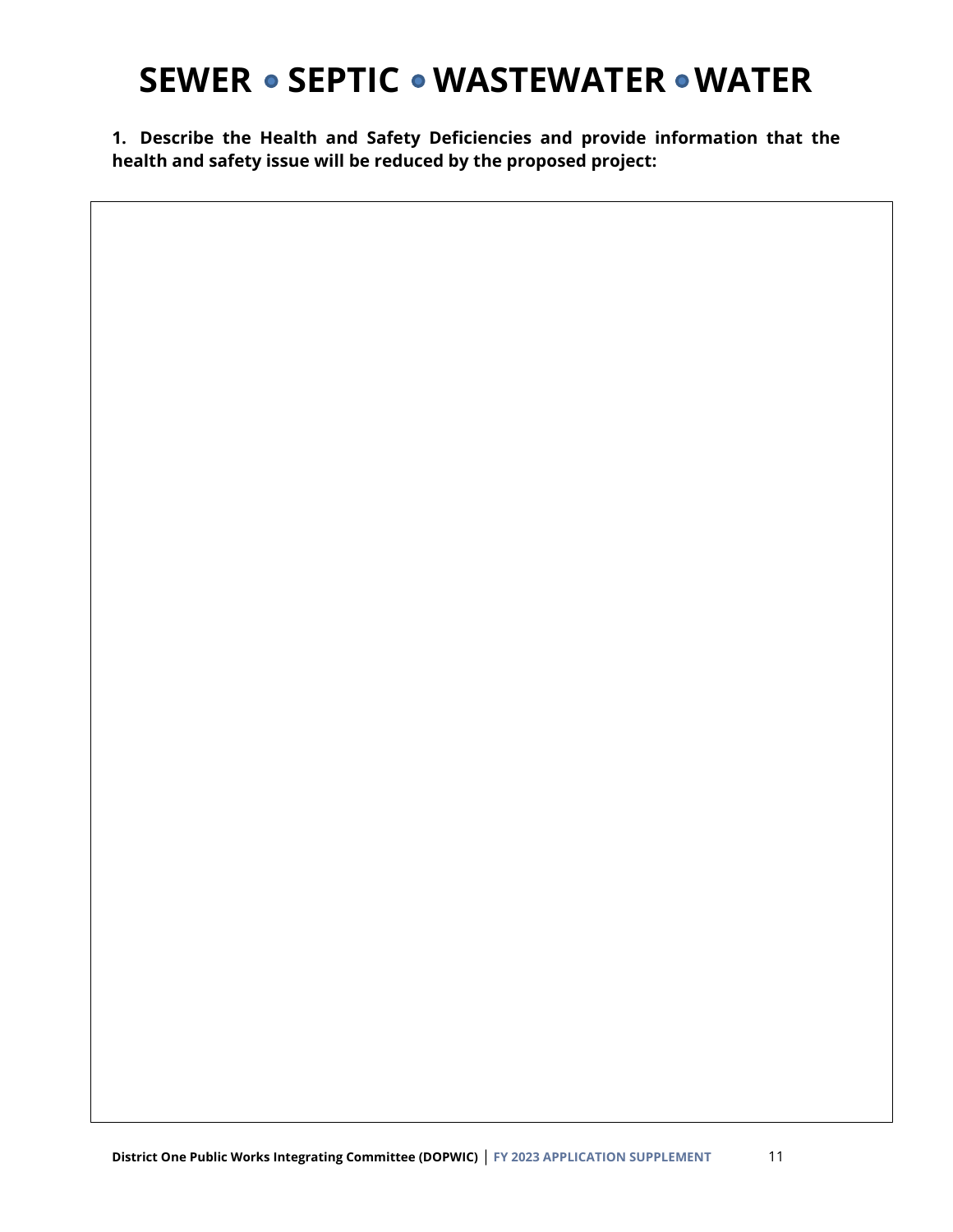### **LOCAL MATCH –** *MAXIMUM 20 POINTS*

Section 1.0 of the OPWC Application for Financial Assistance will be used to determine Local Match. Refer to page 25 in the Evaluation Points in the FY 2023 Application Manual for more Information.

### **LOAN INCENTIVE –** *MAXIMUM 10 POINTS*

Section 1.0 of the OPWC Application for Financial Assistance will be used to determine the Amount of Loan Requested. Refer to page 26 in the Evaluation Points section in the FY 2023 Application Manual for more Information.

If the DOPWIC awards all the grant money and has loan money remaining, the DOPWIC will offer a loan in the amount requested as a grant. Please check one.



Yes, if this application is not successful on obtaining grant money, would the applicant consider a loan.



No, not interested in a loan.

Not applicable.

### **ACCESS TO FUNDS** *– MAXIMUM 3 POINTS\**

To ensure an equitable distribution of the funds, Applicants that have not received assistance in at least three (3) years will receive points. Please check the last time your subdivision received funding. Refer to page 26 in the Evaluation Points section in the FY 2023 Application Manual for previous SCIP and LTIP awards by Applicant.

| $\begin{vmatrix} 1 & 1 & -2 \end{vmatrix}$ Years      |
|-------------------------------------------------------|
| $\begin{bmatrix} 3 - 4 \end{bmatrix}$ Years           |
| $\begin{array}{ c c } \hline \end{array}$ 5 – 6 Years |
|                                                       |

\*All bridge projects are exempt from Access to Funds.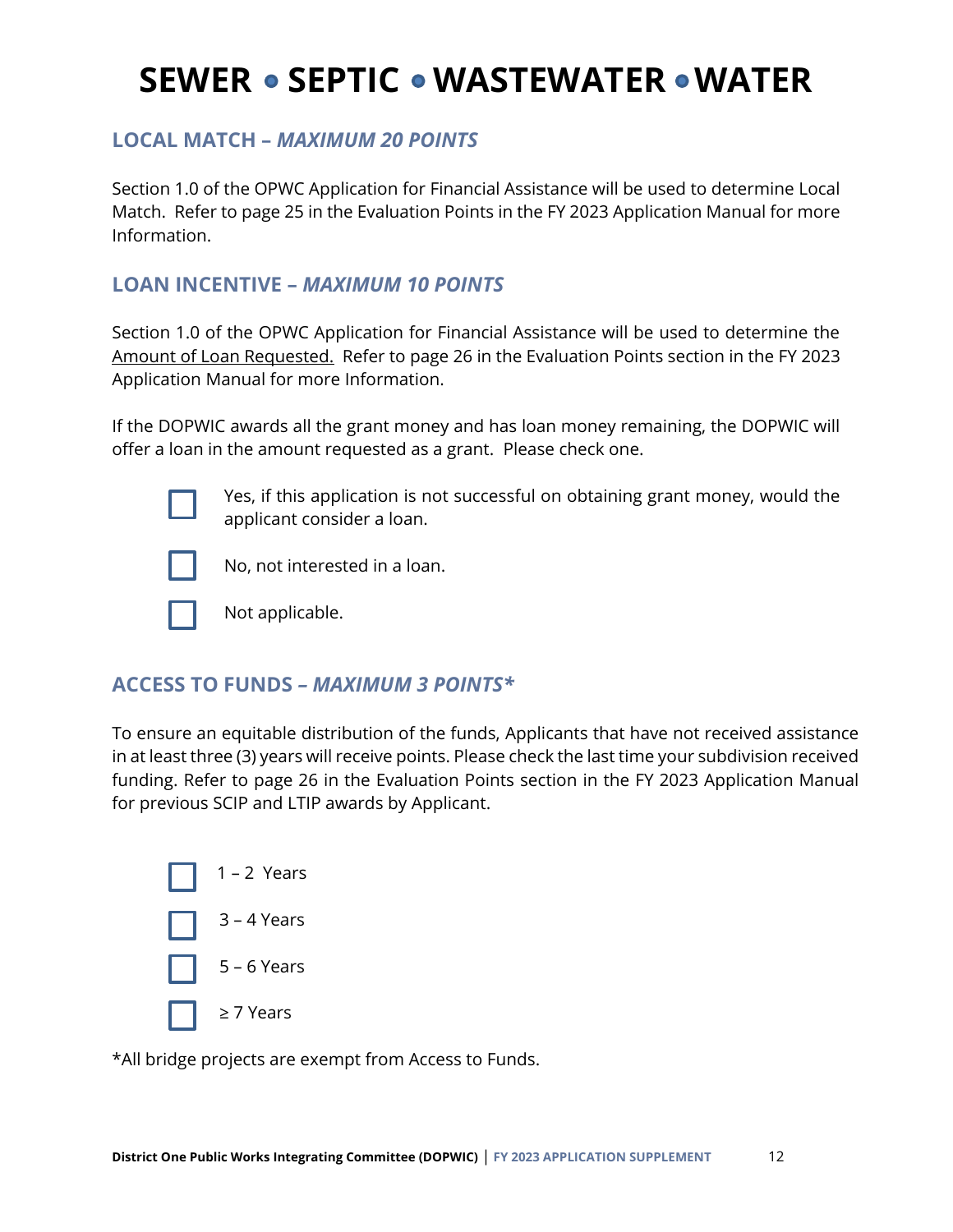### **COMMUNITY AND ECONOMIC DEVELOPMENT –** *MAXIMUM 3 POINTS*

Indicate whether the project is a Community Development Project or Economic Development Project. Refer to Application Supplement Instructions: Community or Economic Development/Benefit, on page 19, for more information. Check the level of community or economic development that best applies to your project. Provide a brief description of development efforts and submit supporting documentation.

#### **Community Development Project:**

|           | Infrastructure project is needed to redevelop unutilized or under-utilized parcels into<br>a community asset.           |
|-----------|-------------------------------------------------------------------------------------------------------------------------|
|           | Infrastructure project is located in or along an existing commercial district.                                          |
|           | Neighborhood preservation project.                                                                                      |
| $\subset$ | Speculative development project or one that will cause the transfer of jobs from one<br>community to another community. |

#### **Ecomomic Development Project:**

|            | Infrastructure project is required to restore an unutilized, under-utilized, or vacant<br>parcel into an economic development asset - commercial, office, industrial, or<br>manufacturing. |
|------------|--------------------------------------------------------------------------------------------------------------------------------------------------------------------------------------------|
| $\bigcirc$ | Infrastructure project is required for a new economic development asset- office,<br>industrial, or manufacturing.                                                                          |
|            | Infrastructure project is needed for a new commercial development on undeveloped<br>land.                                                                                                  |
|            | Speculative development project or one that will cause the transfer of jobs from one<br>community to another community.                                                                    |

**Explain Community or Economic Development/Benefit:** Provide a statement detailing how the project will enhance community or economic development.

**REGIONAL COLLABORATION**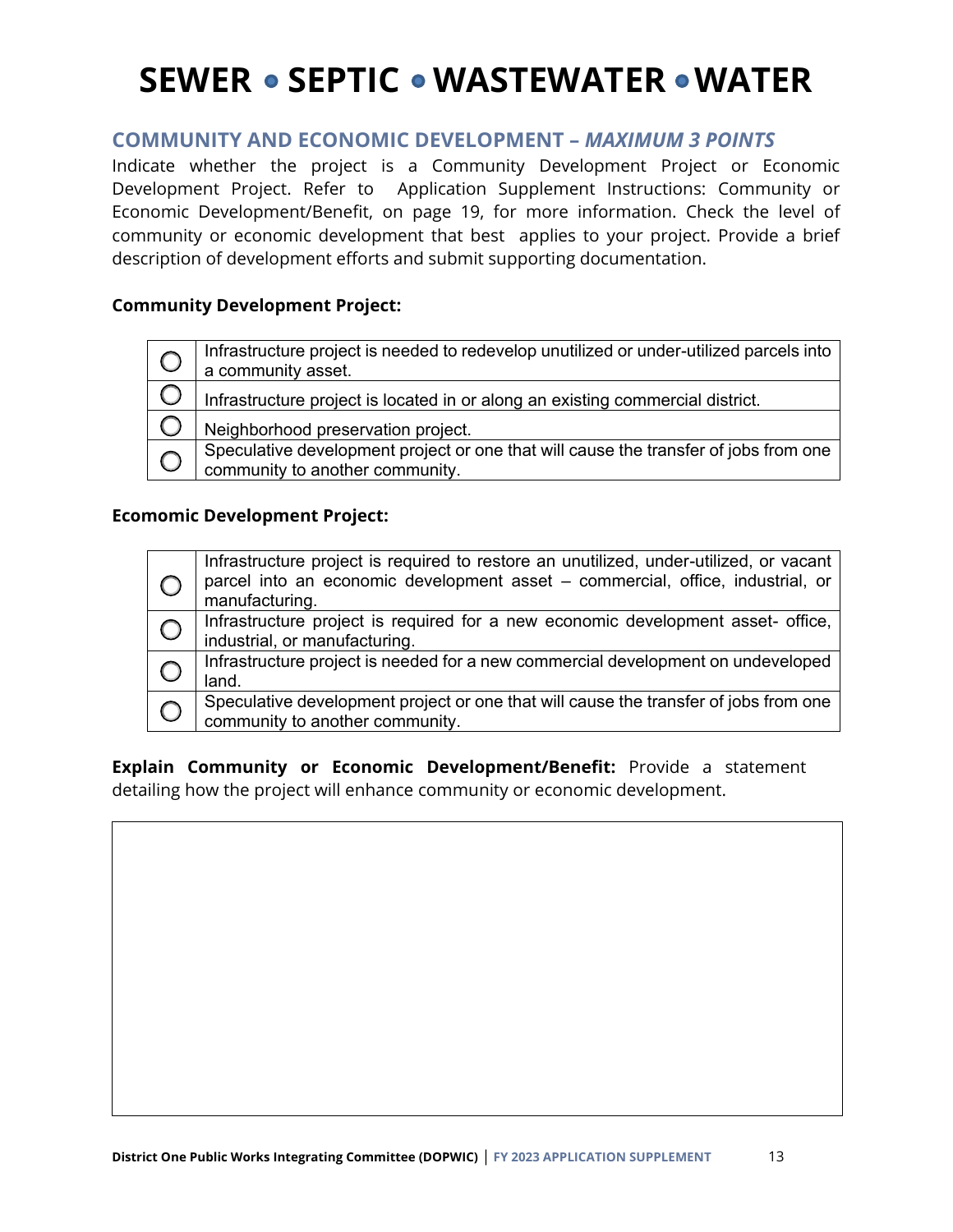### **MULTI-JURISDICTIONAL PROJECTS** *– MAXIMUM 2 POINTS*

Points will be based on the information provided in the Multi-Jurisdictional Projects table on page 2 and supporting documentation. A letter of intent or the required cooperative agreements must be submitted with the application materials in order to receive points. Refer to Application Supplement Instructions: Multi-Jurisdictional Projects on page 20 in the FY 2023 Applicant Manual for more information.

### **ECONOMIC HEALTH –** *MAXIMUM* **25 POINTS**

The most current Per Capita Income (PCI) from the U.S. Census Bureau American Community Survey 5-Year Estimate 2012-2016 will be used to calculate 12.5 points of the Economic Health score. The Percentage of Households Below Poverty Level from the U.S. Census Bureau American Community Survey 5-Year Estimate 2012-2016 will be used to calculate 12.5 points. The sum of the two will be the total Economic Health Score. Refer to page 29 in the Evaluation Points section for Economic Health scores by community.

A project submitted by the Cuyahoga County Department of Public Works, on behalf of a County community, will be awarded the Economic Health Points based on the owner of the asset.

A Multi-Subdivision project score in Economic Health will be the average scores for PCI and Percentage of Households Below Poverty based on the percentage of the partnering communities, as provided in the Project Description section.

### **COORDINATED INFRASTRUCTURE PROJECTS –** *MAXIMUM 4 POINTS*

Points will be based on the information provided in the Secondary Infrastructure Components and verified in the Engineer's Estimate. Refer to Application Supplement Instructions: Coordinated Infrastructure, on page 20, for more information.

### **GENERATION OF USER FEES –** *MAXIMUM 5 POINTS*

The proposed project will be reviewed to see if revenue in the form of user fees is generated. Refer to Application Supplement Instructions: Generation of User Fees, on page 21, for more information. The Project Type selected on page 1 of the OPWC Application will determine the points.